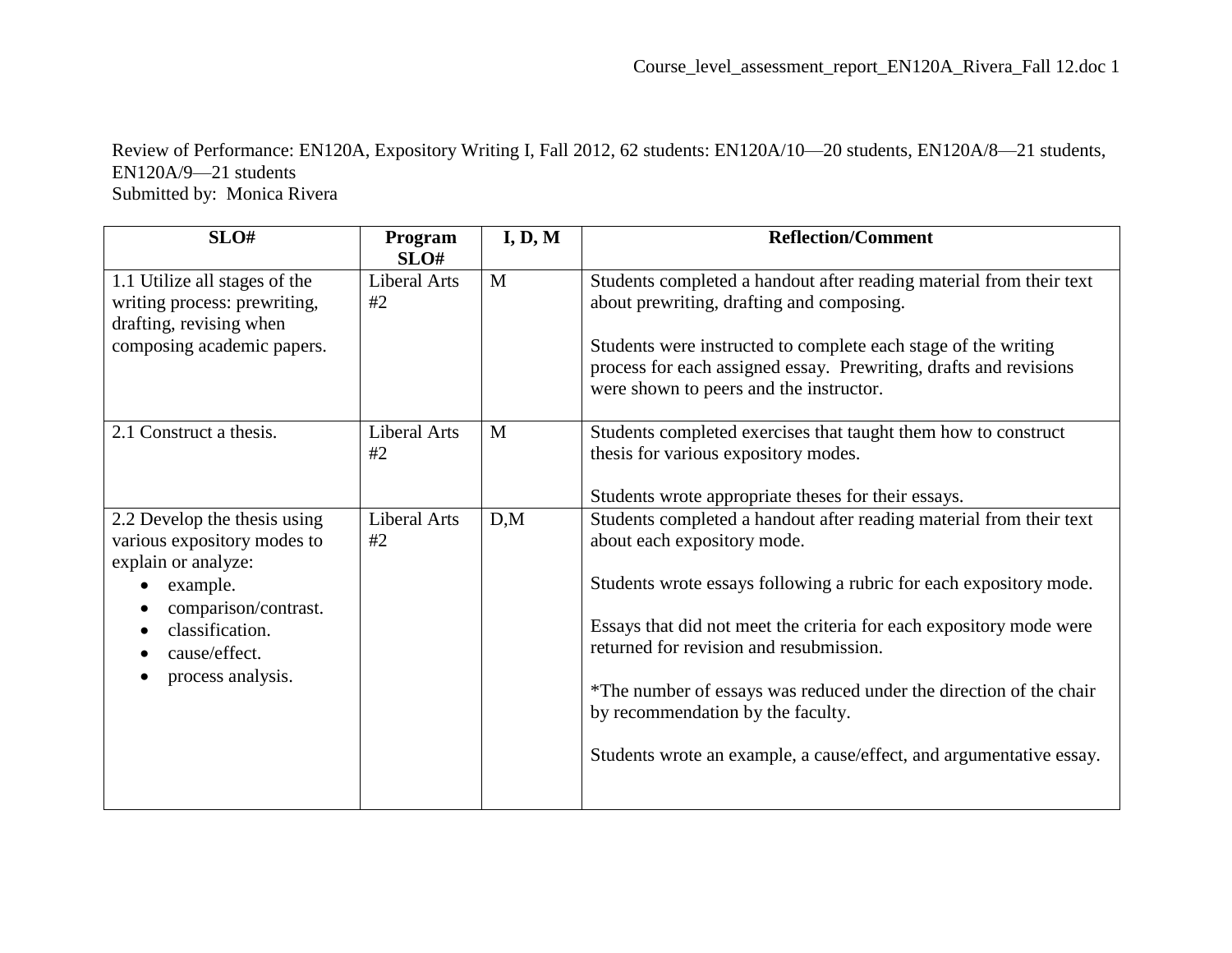| 2.3 Illustrate an awareness of   | Liberal Arts | I,D | Students completed a handout after reading material from their text    |
|----------------------------------|--------------|-----|------------------------------------------------------------------------|
| the concepts of audience,        | #2           |     | about audience, purpose and tone.                                      |
| purpose, and tone.               |              |     |                                                                        |
|                                  |              |     | Students considered their instructor to be the "audience".             |
| 2.4 Draft a composition that     | Liberal Arts | I,D | Students completed a handout for each expository style, which          |
| exhibits unity, coherence and    | #2           |     | highlighted words and phrases that aid coherence.                      |
| logical organization of          |              |     |                                                                        |
| information.                     |              |     | Students followed an outline.                                          |
|                                  |              |     |                                                                        |
|                                  |              |     | Instructor and writing tutor reviewed drafts for unity, coherence, and |
|                                  |              |     | logic.                                                                 |
| 2.5 Utilize word processing      | Liberal Arts | M   | Students submitted typed essays.                                       |
| software such as MS Word to      | #2           |     |                                                                        |
| format, draft, save, revise, and |              |     | Students were given opportunities to revise and edit their essays in   |
| print compositions. Also,        |              |     | the English computer lab during class sessions.                        |
| monitor spelling, grammar, and   |              |     |                                                                        |
| through the use of electronic    |              |     | Instructor used the computer lab projector to demonstrate how to use   |
| technology.                      |              |     | the software.                                                          |
| 3.1 Develop a thesis by          | Liberal Arts | D.M | Students completed a handout after reading material from their text    |
| applying elements of             | #2           |     | about writing an argumentative essay.                                  |
| argumentation and persuasion.    |              |     |                                                                        |
|                                  |              |     | Students supported their argumentative theses with research that was   |
|                                  |              |     | documented using MLA style.                                            |
|                                  |              |     |                                                                        |
|                                  |              |     | All students used the same secondary source for one of their sources.  |
|                                  |              |     | Some students used additional sources.                                 |

## **Additional observations:**

 Students in the Tuesday/Thursday section performed better than the Monday, Wednesday, and Friday sections. I attribute the TTH success rate to having more time to write and revise betters, do classwork assignments, and better attendance.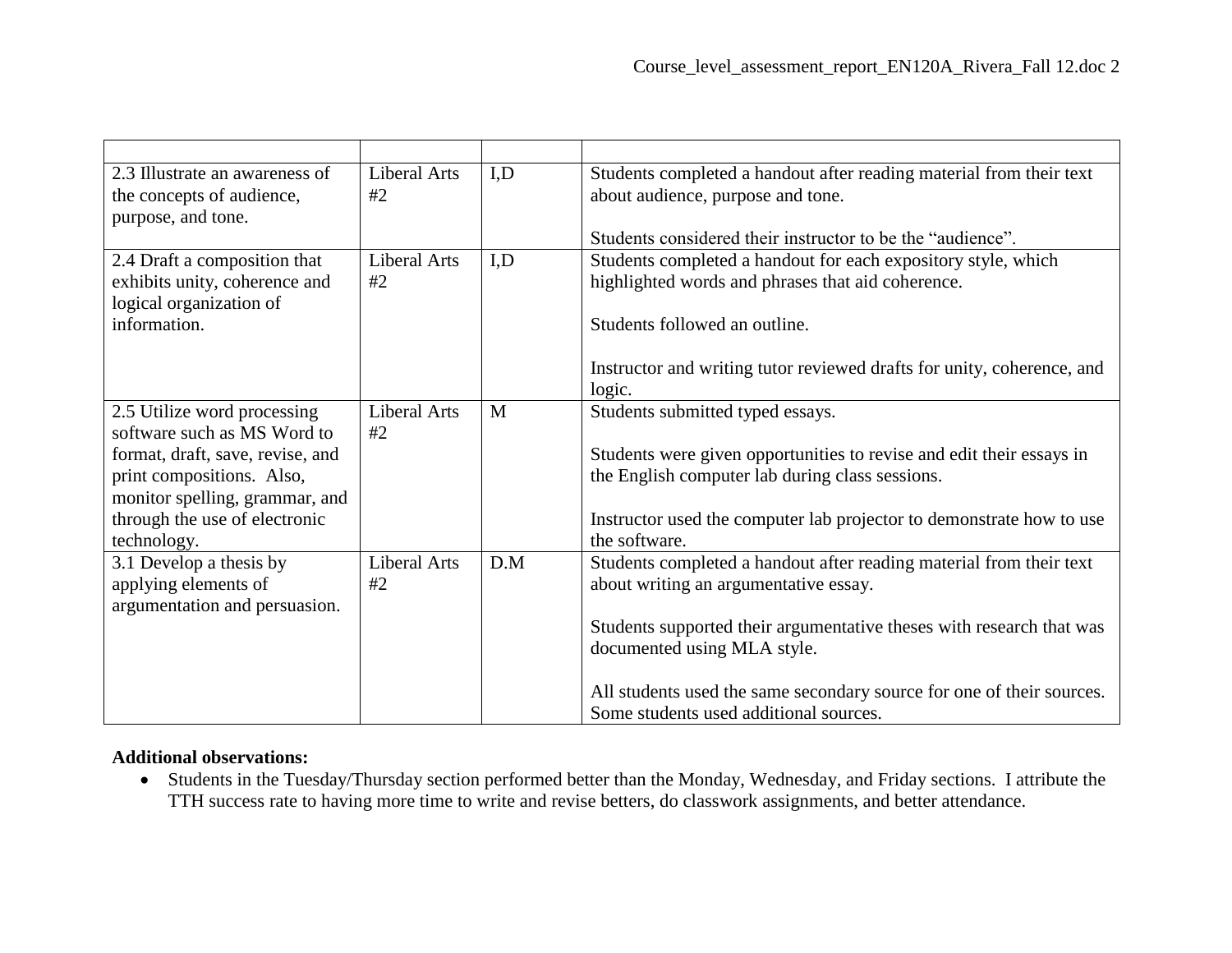Students benefited from having a tutor from the writing center come to assist them during class time.

## **WRITING PERFORMANCE RESULTS:**

| paragraph 1      | paragraph 2      | Example          | Cause/Effect  | Argumentative |
|------------------|------------------|------------------|---------------|---------------|
| $A = 11%$        | $A = 8%$         | $A = 11%$        | $A = 6\%$     | $A = 6%$      |
| $B = 42%$        | $B = 48%$        | $B = 30%$        | $B = 20%$     | $B = 18%$     |
| $C = 15%$        | $C = 30%$        | $C = 29%$        | $C = 30%$     | $C = 19%$     |
| $D = 2%$         | $D = 2%$         | $D = 2%$         | $D = 3%$      | $D = 13%$     |
| $F = 0%$         | $F = 0%$         | $F = 5%$         | $F = 0\%$     | $F = 19%$     |
| NO PAPER = $25%$ | $NO$ PAPER = 11% | NO PAPER = $18%$ | NO PAPER= 30% | NO PAPER= 24% |

## **Special comments:**

| Grade    | EN120A/10 | <b>EN120A/8</b> | <b>EN120A/9</b> |
|----------|-----------|-----------------|-----------------|
|          |           |                 |                 |
|          |           |                 |                 |
|          |           |                 |                 |
|          |           |                 |                 |
|          |           |                 |                 |
| Withdraw |           |                 |                 |

**Recommendations:** We need an additional computer lab.

 $Signature:$  Date:

Monica Rivera, Assistant Professor

Please check which of the following were assessed in this course: